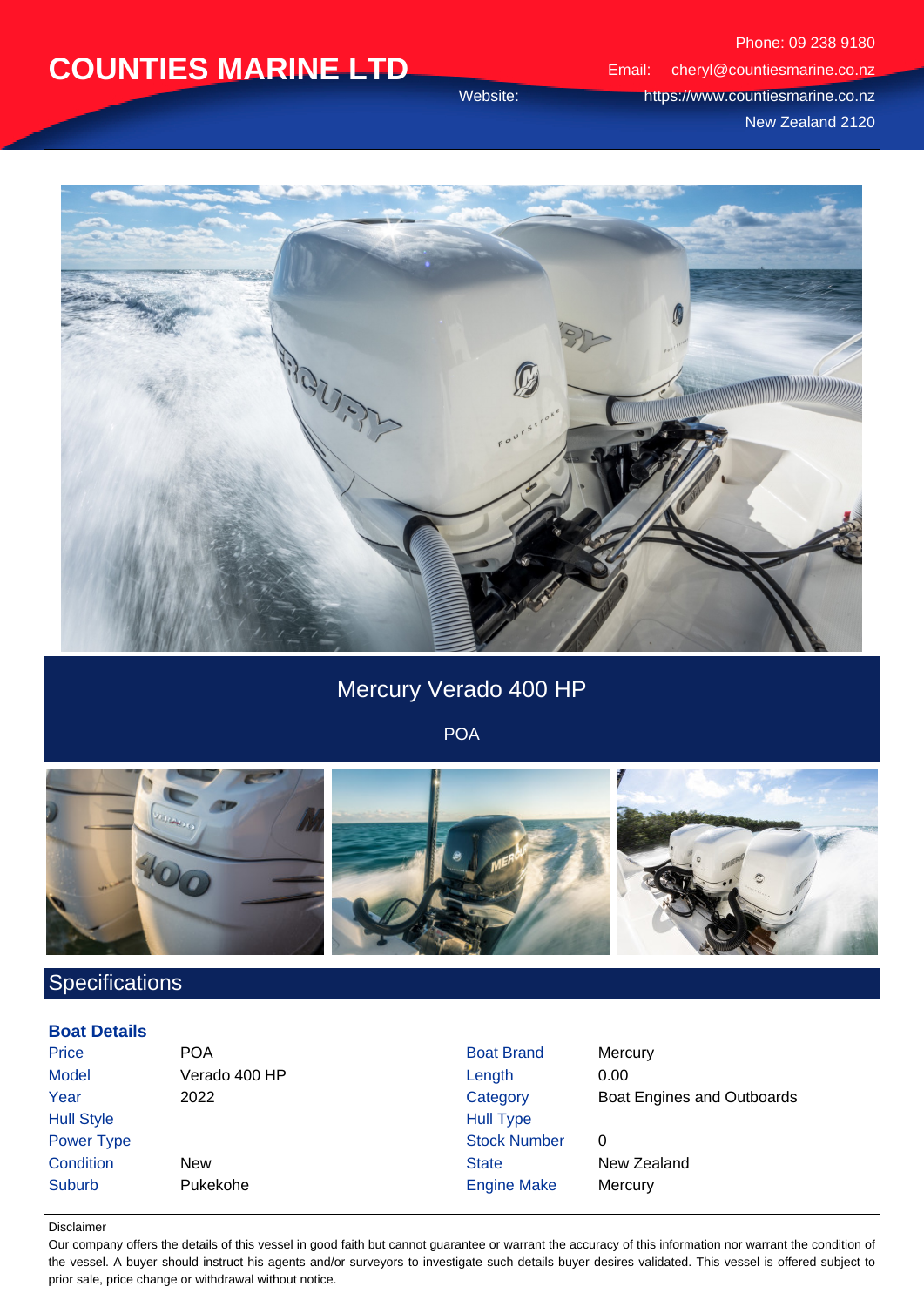Phone: 09 238 9180 Email: cheryl@countiesmarine.co.nz Website: https://www.countiesmarine.co.nz New Zealand 2120

### **Description**

The inherently balanced in-line six-cylinder engine and our Advanced Mid Section (AMS) with perimeter mounts virtually eliminate vibration in the boat. Perfect for sneaking up on fish or cruising on luxury pontoons. SPECIFICATIONS - 400 HP / kW

• 400 / 298

Engine type

• Inline 6

MidSection • Advanced MidSection (AMS)

Displacement (CID/CC) • 158.5 CID

Displacement (L)

• 2.6L

Cylinder Configuration • Inline 6 with Dual Overhead Cam [DOHC] and 24-valves

Full throttle RPM

• 6200-6800

Air induction • Supercharged with charge air cooling and electronic boost pressure control

Fuel induction system • Sequential multi-port electronic fuel injection (EFI)

Alternator amp / Watt • 70 amp / 882 watt (Belt-Driven)

Recommended fuel

• Unleaded Regular 89 Octane Minimum (R+M)/2 or 93 RON Unleaded 91 Octane or 95 RON for premium performance in all conditions 10% Ethanol Maximum

Recommended oil • Mercury FourStroke 25W40 Marine Oil

Engine protection operator warning system

• SmartCraft Engine Guardian

Compatible with SmartCraft digital technology

Disclaimer

Our company offers the details of this vessel in good faith but cannot guarantee or warrant the accuracy of this information nor warrant the condition of the vessel. A buyer should instruct his agents and/or surveyors to investigate such details buyer desires validated. This vessel is offered subject to prior sale, price change or withdrawal without notice.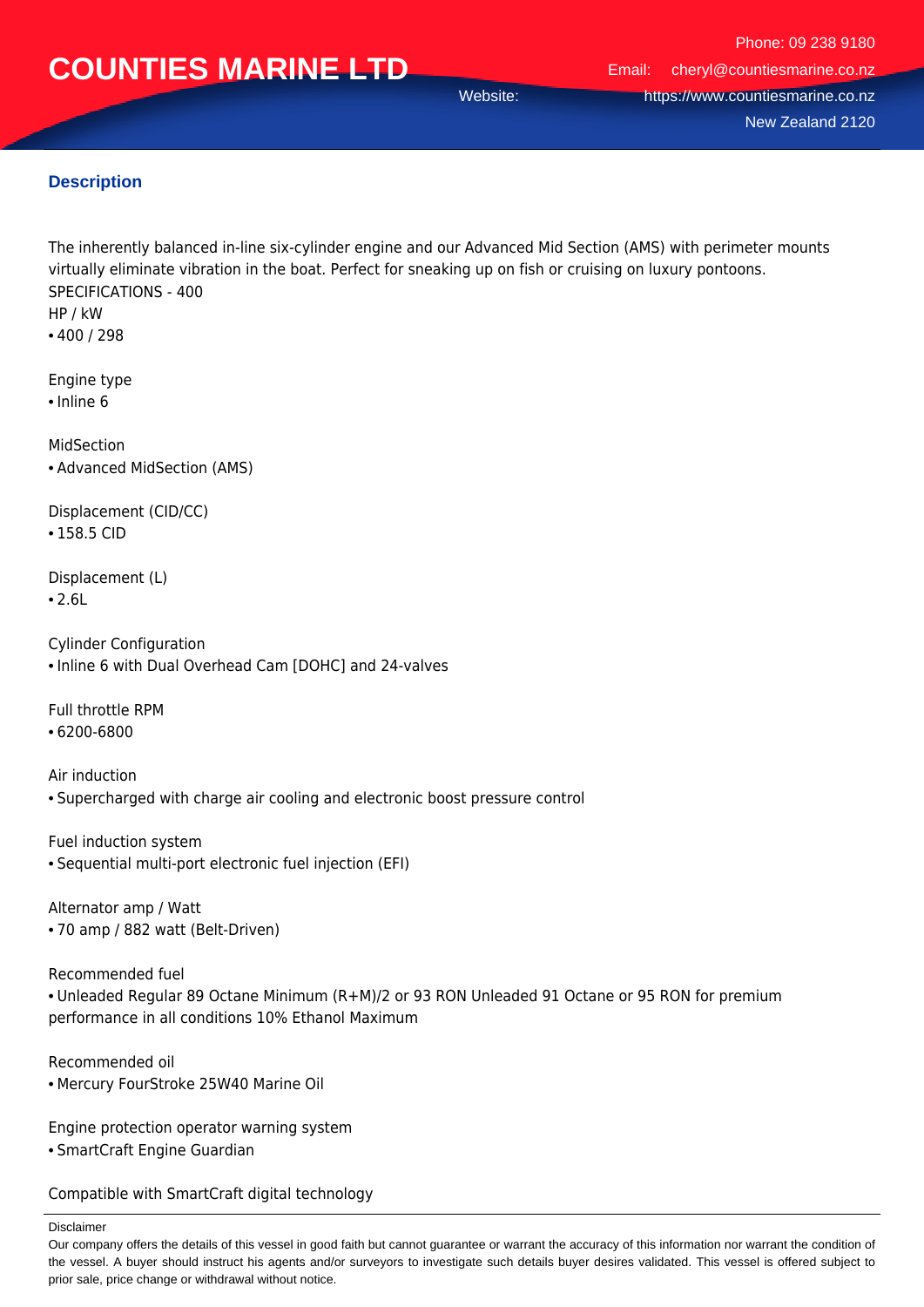Phone: 09 238 9180 Email: cheryl@countiesmarine.co.nz Website: https://www.countiesmarine.co.nz New Zealand 2120

• Yes

#### Starting

• Electric Start with SmartStart Protection

Controls

• Digital Throttle & Shift (DTS)

Steering

- Electro-hydraulic power steering
- Joystick Piloting for Outboards

Shaft length

- 20" / 508 mm
- 25" / 635 mm
- 30" / 762 mm

Gearcase ratio

• 1.75:1

Dry weight \*Lightest model available • 668 lbs / 303 kg

CARB star rating

• 2

Bore and stroke • 3.23 in x 3.23 in / 82 mm x 82 mm

**Ignition** • SmartCraft Digital Inductive

Cooling system • Water-cooled with thermostat & pressure-controlled

Gear shift

• F-N-R

Gearcase options

- 5.44"
- Trim system • SmartCraft programmable trim and tilt

Exhaust system • Through prop

#### Counter Rotation

Disclaimer

Our company offers the details of this vessel in good faith but cannot guarantee or warrant the accuracy of this information nor warrant the condition of the vessel. A buyer should instruct his agents and/or surveyors to investigate such details buyer desires validated. This vessel is offered subject to prior sale, price change or withdrawal without notice.